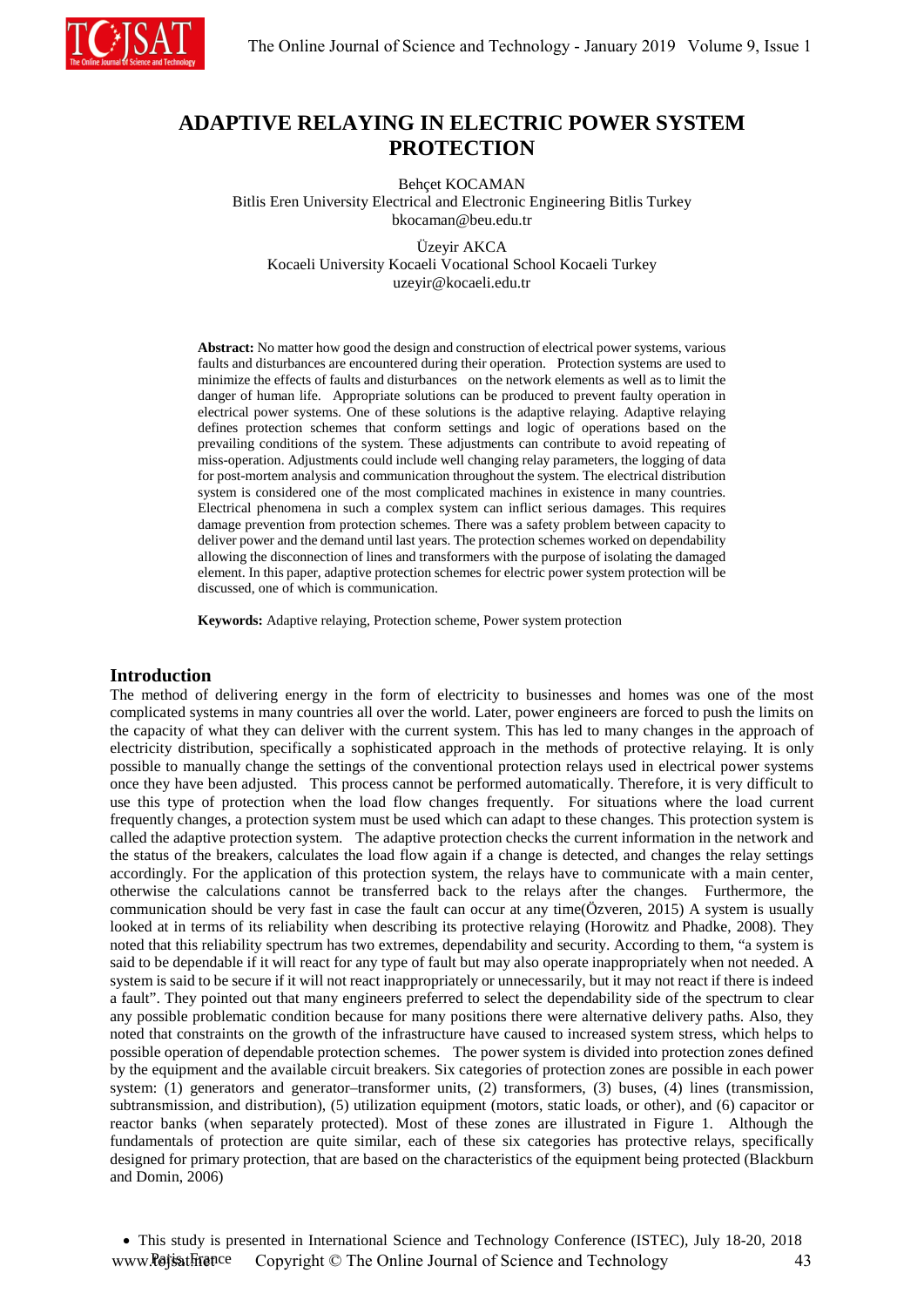



Figure 1. Typical relay primary protection zones in a power system(Blackburn and Domin, 2006)

## **Adaptive Protection Schemes**

Adaptive protection systems, thanks to the multi-setting group, protection setting of parameters of changing are provided according to the state of protect region of the protection relay. Thus, the protection system adapts to different operating situations. In this way, the possibility of faulty of the protection system can be minimized. Due to their dynamic structure, adaptive protection systems offer more selective and reliable protection compared to conventional protection systems. Therefore, in today's electric power systems, adaptive protection systems are preferred instead of classical protection systems (Doğancı, 2014) There are four major factors that influence protective relaying. These are economics, ''Personality'' of the relay engineer and the characteristics of the electric power system, location and availability of disconnecting and isolating devices such as circuit breakers, switches and input devices and available fault indicators(Blackburn and Domin, 2006). Adaptive relaying means changing relay settings and relay pick up currents in online mode as operating conditions of the system changes. Adaptive relay is capable of very high speed operation, maintaining a good reach point accuracy in the presence of travelling wave noise and is immune to the presence of harmonics or variation in power system frequency. The principle diagram of the adaptive relay in figure 2.



Figure 2. Principle of Adaptive relaying diagram

Adaptive distance protection control system, adaptive loop consists of identification, decision and changes. Shortfall in power system protection performance are applied at both transmission and distribution networks. Many factors are the reason of that including increased penetration of distributed generation, varied operational conditions and severe wide area disturbances (Horowitz at all., 2008 and Salman & Rida, 2001). Salman and Rida stressed that maintaining acceptable protection performance is vital for a functional smart grid as these schemes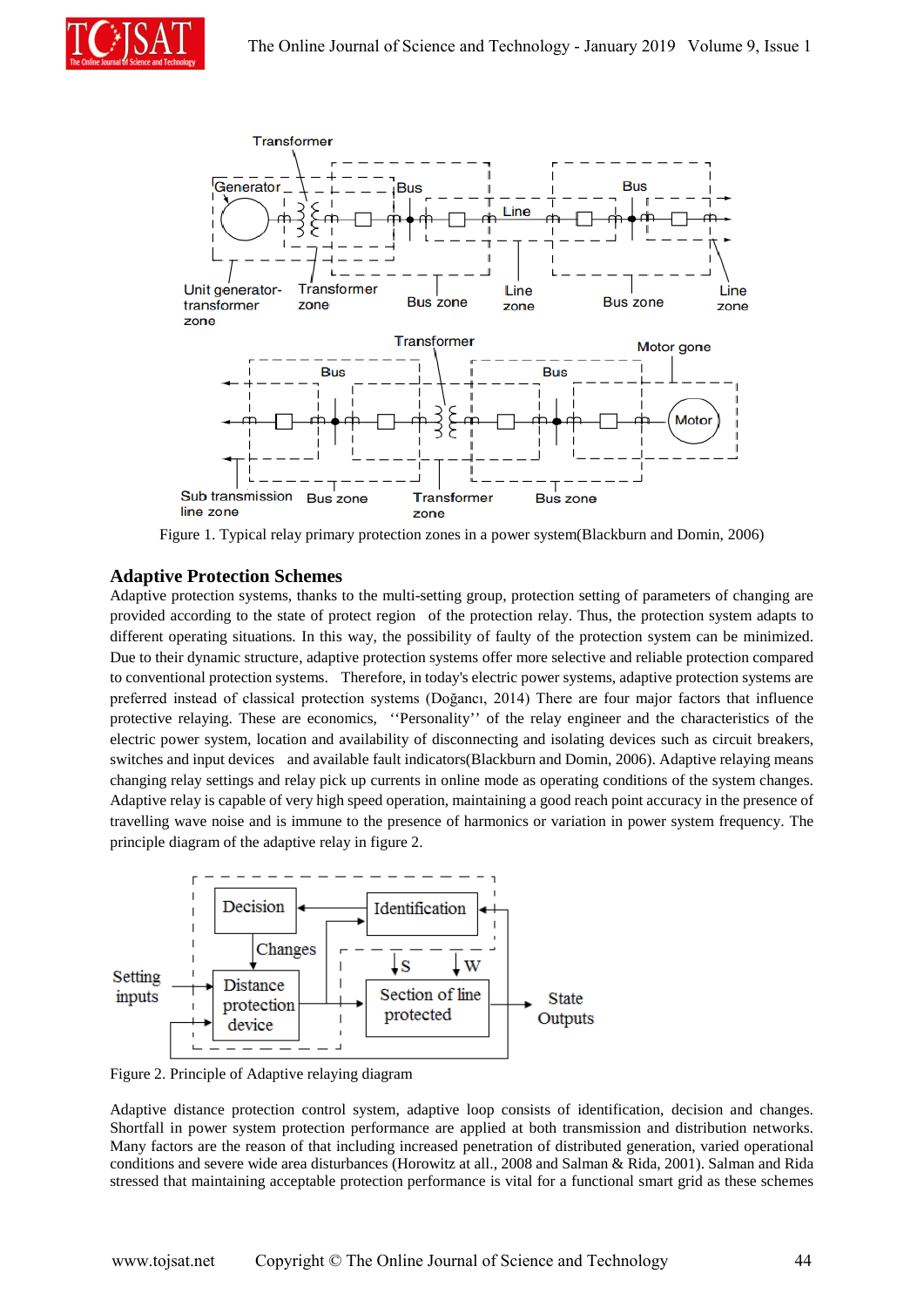

ensure the reliable and safe operation of the primary system protection. Adaptive protection using dvanced setting calculation techniques has been proposed as a solution to enhancing the performance of protection schemes in response to many of these factors (Tholomier at all., 2009). But, they added that a body of work tackling adaptive protection schemes for the verification and validation of such schemes is non-existent.

## **Differential Protection**

Differential protection relay operation depends on the phase difference of two or more electrical quantities. It is used for the protection of the generator, transformer, feeder, large motor, bus-bars etc. The classification of the differential protection relays are current, voltage, biased/ percentage and voltage balance differential relay. The differential protection relay shown in figure 3.



Figure 3. Differential protection relay

Differential protection schemes are constructed simply to check for any difference between two quantities at a given instance (Zaremski, 2012). Limitations on time synchronization changed this implementation only reasonable for equipment protection and difficult for other applications. The burden of communication turned out the implementation of differential protection difficult or unattainable for signals collected from distant points into a system. Its application required the two measurements to be added very close to one another because of the constraints on communication in past, while the protection is useful in detecting a difference in current from one substation to the next one. This mean that the scheme was limited generally to transformer and generator protection.

#### **Communication**

Protection schemes did have ways of communicating between two distant points through technologies in the past like pilot wire, power line carriers, and microwave signals (Abdulhadi at all., 2010). They stayed that microprocessor-based relays easy access the internet to communicate with other relays. So, these connections allow new sources of communication to pass data between relays. Older forms of communication are based on direct links: microwave communication has transmitters and antennae transmitting data down the line wirelessly. This needs a direct line of sight. Power line carrier is based on the power line conductor as the communication media. RTU ( Remote Terminal Unit) use for communication. Thanks to its modules, RTU can communicate with devices with different communication protocols without the need for additional software or hardware. They can also serve as a communication interface in the communication systems of their devices by using different communication protocols they have. The generating units and the loads of a power system are usually far apart and the transmission system inter-connects them. However, the control is centralized and many control decisions require system-wide knowledge. Each substation has complete information on its current status, but not on that of any other substation. data is gathered from major substations and is sent to a central control center for processing and further action. At any given time, only the control center has the up-to-date performance data profile of the system and the computing power to process the data. Pilot wire is a communication wire hung on the same poles as the transmission lines themselves. Each of these methods has their own advantages and disadvantages about the types of schemes that they use.

# **Data Mining**

One of many advantages that microprocessors bring to protective relaying is that they give protection schemes a hard drive in which data can be stored (Tleis, 2008). So, the system conditions can be recorded with a great deal of